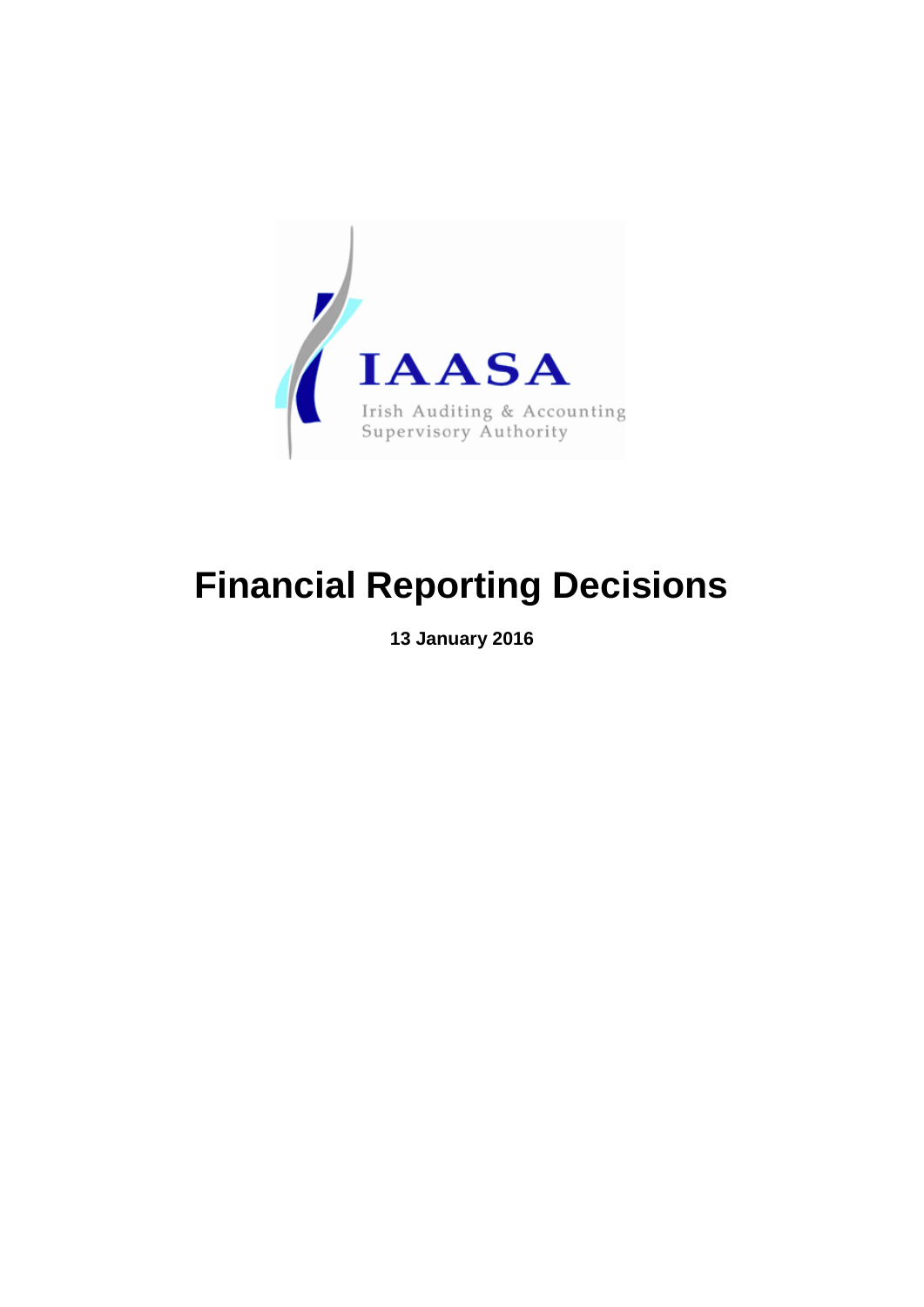## <span id="page-1-0"></span>**Contents**

| 2. |  |
|----|--|
|    |  |
|    |  |
|    |  |

Readers should note that the financial reporting decisions included in this compendium include decisions where:

- a) the issuer has voluntarily provided undertakings to enhance its financial reporting treatment and/or disclosures in future financial statements to address matters identified in the course of IAASA's examinations; and
- b) IAASA concurred with the financial reporting treatment applied by the issuer and, consequently, no corrective actions are required.

Readers may find it helpful to refer to IAASA's *[Policy Paper on Publication of IAASA's Financial](http://www.iaasa.ie/getmedia/815203c6-a917-4ee6-985e-036508400053/IAASA_FRSU_Publications_July2015.pdf)  [Reporting Enforcement Findings](http://www.iaasa.ie/getmedia/815203c6-a917-4ee6-985e-036508400053/IAASA_FRSU_Publications_July2015.pdf)*.

#### *Page*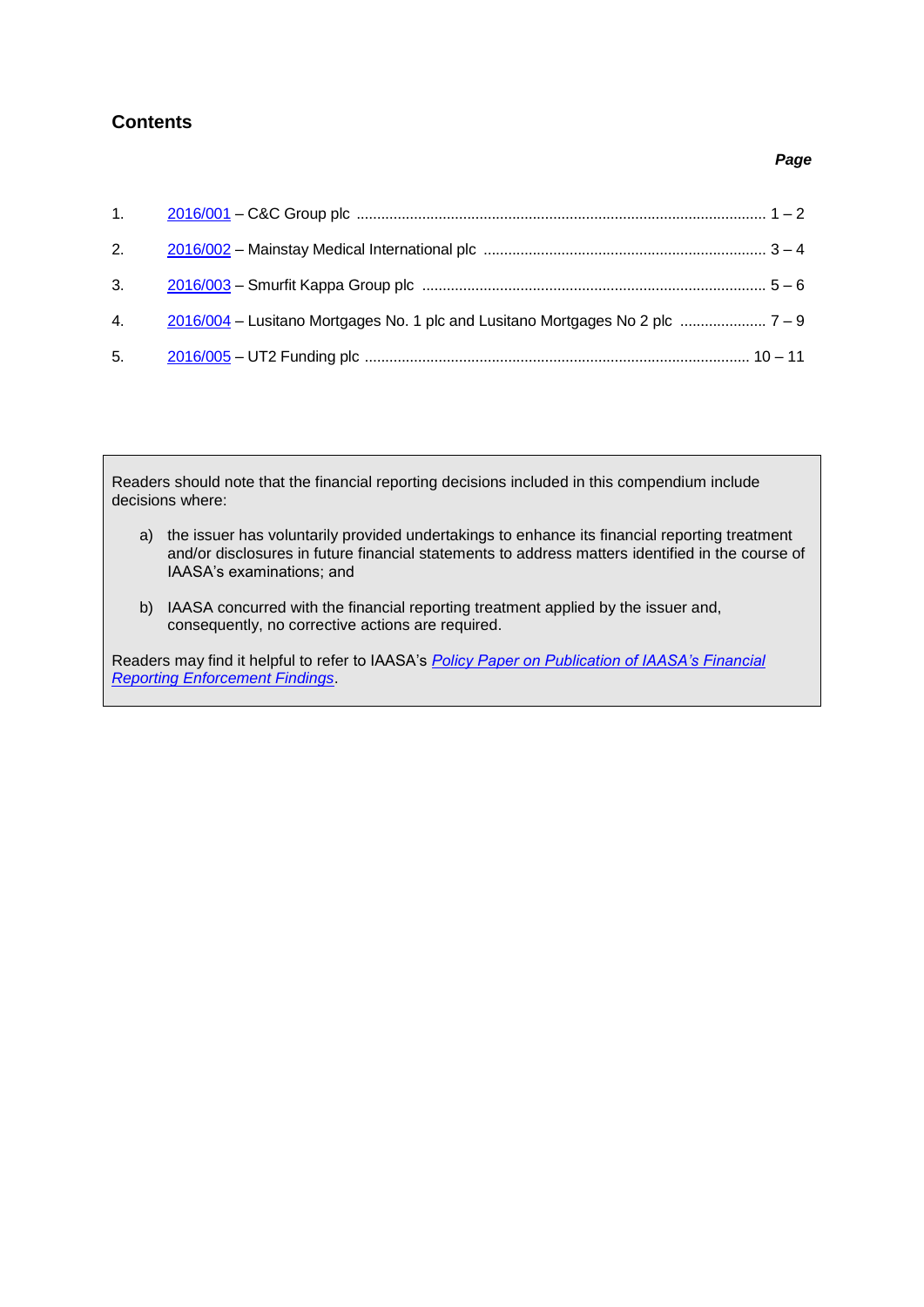<span id="page-2-0"></span>

| <b>Issuer</b>                            | C&C Group plc                                     |
|------------------------------------------|---------------------------------------------------|
| Report type                              | Annual report                                     |
| <b>Reporting period</b>                  | Annual report for the year ended 28 February 2015 |
| <b>Financial reporting framework</b>     | <b>IFRS-EU</b>                                    |
| Applicable financial reporting standards | IAS 36 Impairment of Assets                       |

This financial reporting enforcement finding concerns the disclosure approach adopted by C&C Group plc ('the issuer') in respect of the sensitivity of the recoverable amount of cash generating units ('CGUs') to impairment. This particularly relates to CGUs which have significant amounts of goodwill and intangible assets and where there is limited or no headroom.

The issuer gave an undertaking to IAASA to provide particular disclosures required by paragraph 134(f) of IAS 36 in future reports.

#### **Background**

The issuer is a manufacturer, marketer and distributer of branded cider, beer, wine and soft drinks and has operations in Ireland, Scotland, England, Wales and North America (United States and Canada).

Entities are required to provide additional disclosures where a reasonably possible change in a key assumption(s) would cause the carrying value of a CGU or group of CGUs to exceed the recoverable amount. For example, this might arise where there is limited headroom, where the carrying value of a CGU or group of CGUs is already at the recoverable amount or where a reasonably possible change in assumption(s) would cause the carrying amount to exceed the recoverable amount (IAS 36.134(f) refers).

IAASA performed an unlimited scope examination of the annual financial statements for the year ended 28 February 2015.

#### **Outline of financial reporting treatment applied by the issuer**

During the year ended 28 February 2015 a review of the carrying value of all intangible asset values was completed by the issuer and, as a result of this review, an impairment charge of €150m was recognised with respect of the issuer's intangible assets in the US. This impairment was made up of €76m of goodwill and €74m of intangible assets. This represented a write down of approximately 19% of the issuer's intangible assets.

After the impairment of one North American CGU, all the goodwill and a material part of the intangible assets was written off.

Under the heading *'Goodwill and Intangible assets - sensitivity analysis'* and referring to the North American CGUs, it was stated that any variation to the value in use input assumptions would result in a further impairment charge. Quantitative data of the sensitivities of CGUs to reasonably possible changes in key assumptions were not disclosed in the financial statements.

#### **Outline of findings made by IAASA**

Two North American CGUs have been written down to their recoverable amounts. Therefore, it is the view of IAASA that North American CGUs are highly sensitive to any variation in the key assumptions leading to possible further impairment of the recoverable amount of North American CGUs. Increased competition in the North American cider market has been identified in the financial statements as a principal risk and, therefore, a further increase in competition could also negatively impact the issuer's North American CGU's value in use assumptions.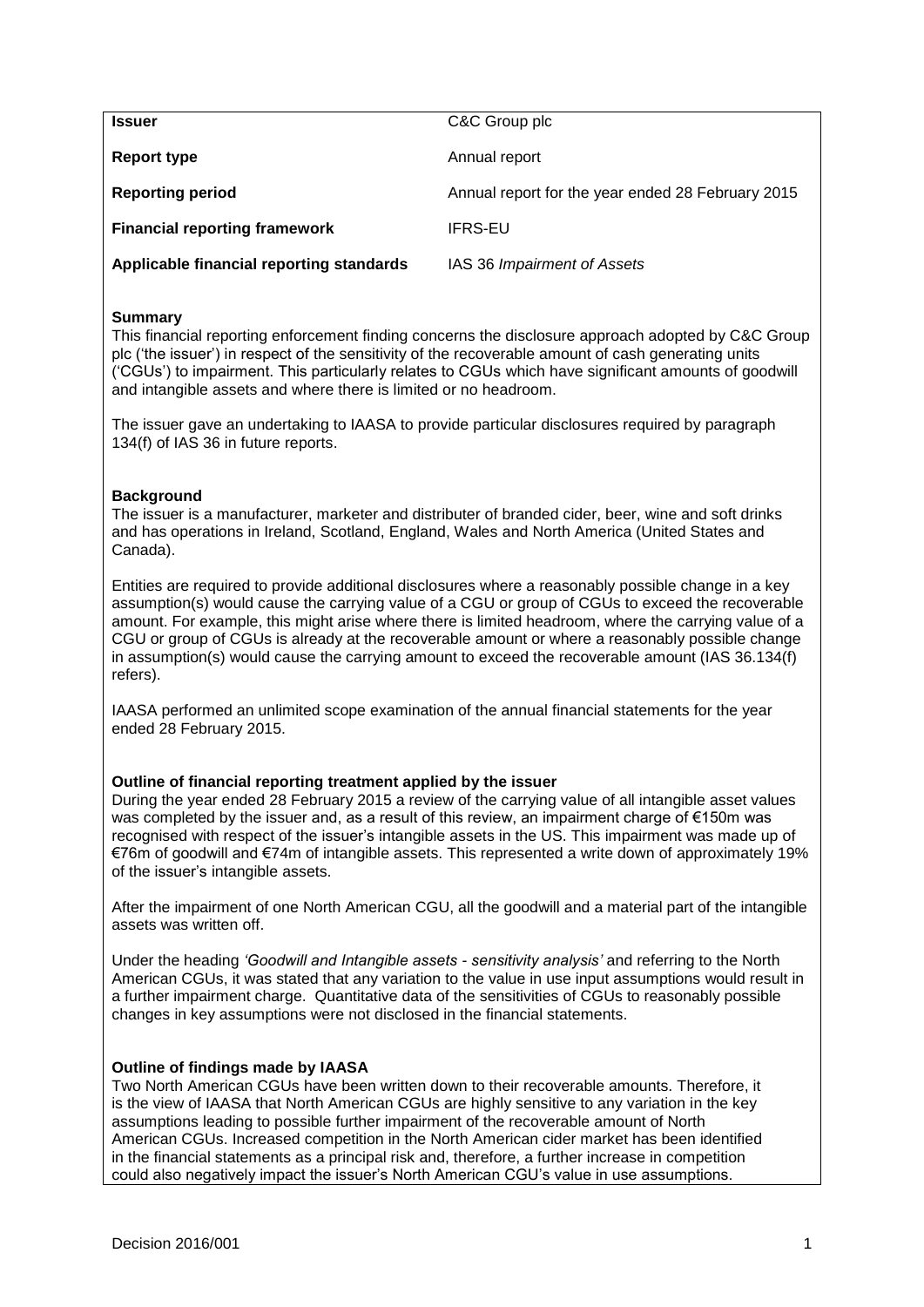IAS 36.134(f) states that if a reasonably possible change in a key assumption on which management has based its determination of the CGU's recoverable amount would cause the CGU's carrying amount to exceed its recoverable amount, an issuer shall disclose:

- a) the amount by which the CGU's (group of CGUs') recoverable amount exceeds its carrying amount
- b) the value assigned to the key assumption; and
- c) the amount by which the value assigned to the key assumption must change, after incorporating any consequential effects of that change on the other variables used to measure recoverable amount, in order for the CGU's (group of CGUs') recoverable amount to be equal to its carrying amount.

The issuer confirmed to IAASA that they did not disclose information required by IAS 36.134(f) on the basis that the entire goodwill assigned to one North American CGU was impaired whilst another North American CGU was partially impaired.

IAASA noted the remaining North American CGUs retained a significant amount of intangible assets.

IAASA examined the detailed impairment workings provided by the issuer together with data to support the issuer's CGU value in use key assumptions including:

- a) the weighted average cost of capital ('WACC') calculations for a number of CGUs;
- b) industry data supporting the long term growth rate for the North American market; and
- c) an external consultant's report that was relied upon to support the issuers North American CGU discount rate.

IAASA concluded that one North American CGU was vulnerable to further impairments given that there was no further headroom available. Therefore, in the circumstances and in the absence of disclosures required by IAS 36.134(f), IAASA concluded that the issuer had not complied in full with IAS 36.134(f).

**Outline of corrective actions undertaken or to be undertaken** The issuer undertook to provide the disclosures required by IAS 36.134(f) in future reports.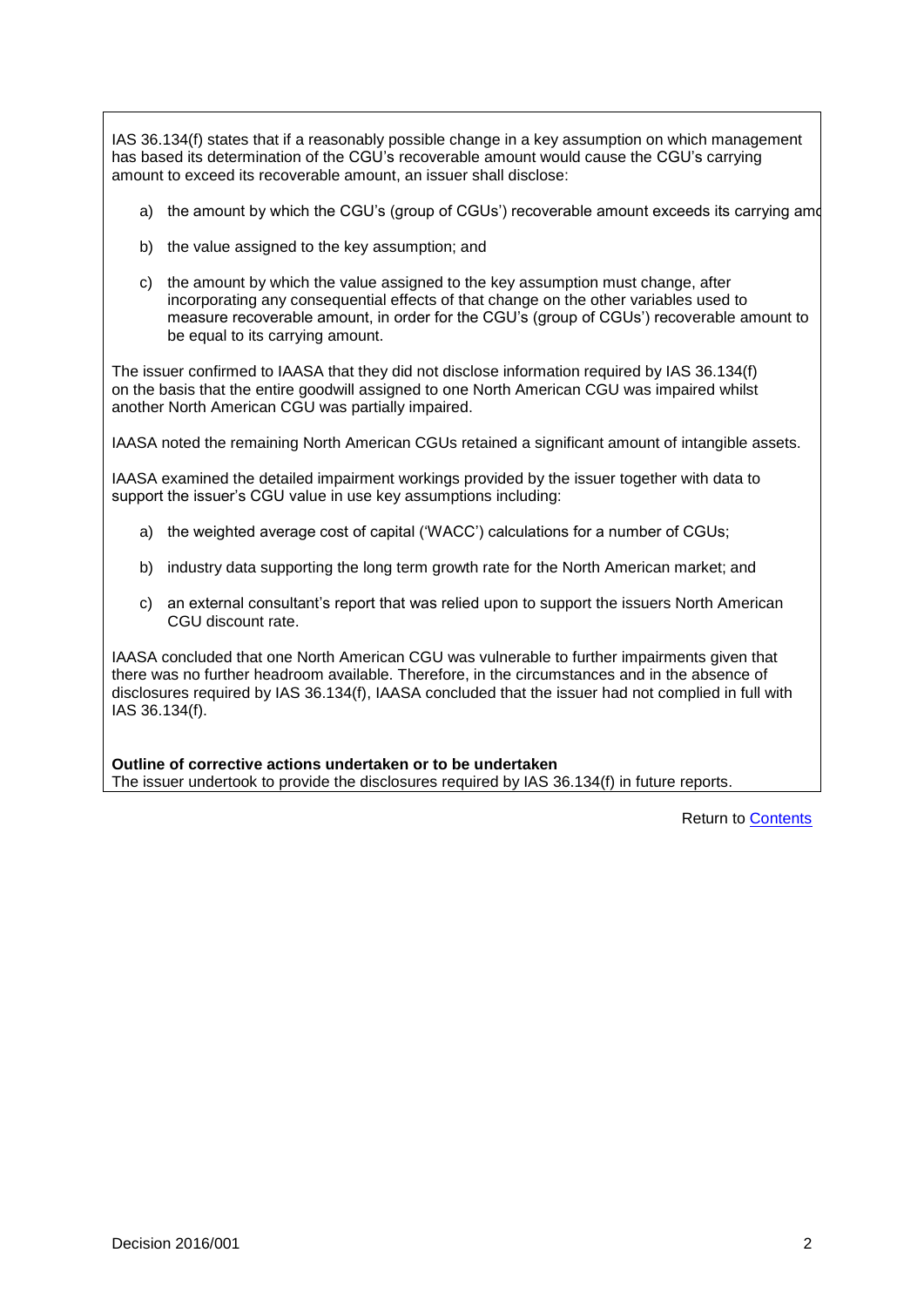<span id="page-4-0"></span>

| <b>Issuer</b>                                      | Mainstay Medical International plc                         |                                                                                                                                                                                                                     |  |
|----------------------------------------------------|------------------------------------------------------------|---------------------------------------------------------------------------------------------------------------------------------------------------------------------------------------------------------------------|--|
| Report type                                        | Annual financial statements                                |                                                                                                                                                                                                                     |  |
| <b>Reporting period</b>                            | Period ended 31 December 2014                              |                                                                                                                                                                                                                     |  |
| <b>Financial reporting</b><br>framework            | <b>IFRS-EU</b>                                             |                                                                                                                                                                                                                     |  |
| <b>Applicable financial</b><br>reporting standards | <b>IAS 24</b><br>IAS 1<br><b>IAS 12</b><br>IFRS 3<br>IAS 8 | <b>Related Party Disclosures</b><br><b>Presentation of Financial Statements</b><br><i>Income Taxes</i><br><b>Business Combinations</b><br>Accounting Policies, Changes in Accounting<br><b>Estimates and Errors</b> |  |

This unlimited scope examination of the annual financial statements of Mainstay Medical International plc ('the issuer') resulted in two financial reporting decisions meeting IAASA's publication crirteria, namely:

- a) the issuer providing IAASA with undertakings to enhance disclosures in future periodic financial statements regarding related party disclosures required by IAS 24 *Related Party Disclosures*; and
- b) IAASA accepting the issuer's financial reporting treatment for the transfer of pre-acquisition losses to a "re-organisation reserve".

## **Background**

The issuer is a medical device company incorporated on 17 February 2014. On 2 May 2014 the issuer completed an initial public offering and its shares were admitted to trading on both the Euronext Paris Stock Exchange (a regulated market) and on the Irish Stock Exchange's Enterprise Securities Market.

IAASA performed an unlimited scope examination of the issuer's annual financial statements for the period ended 31 December 2014.

## **Outline of financial reporting treatments applied by the issuer**

*Related party disclosures*

In the financial statements, the issuer's related party transactions note:

- a) defined key management personnel ('KMP') as "*executive directors and senior management*"; and
- b) cross referred to the Directors' Report for information regarding the fees paid to the nonexecutive directors.

#### *Re-organisation reserve*

During 2014 a corporate re-organisation was undertaken whereby a new entity (i.e. the issuer) was incorporated and became the new parent entity of the Mainstay Medical group. This re-organisation was accounted for using the merger method of accounting. One of the impacts of the re-organisation was the transfer of the pre-acquisition losses to a "re-organisation reserve". The transfer is to distinguish the pre-acquisition losses from future post-acquisition profits/losses.

**Outline of findings made by IAASA**

*Related party disclosures*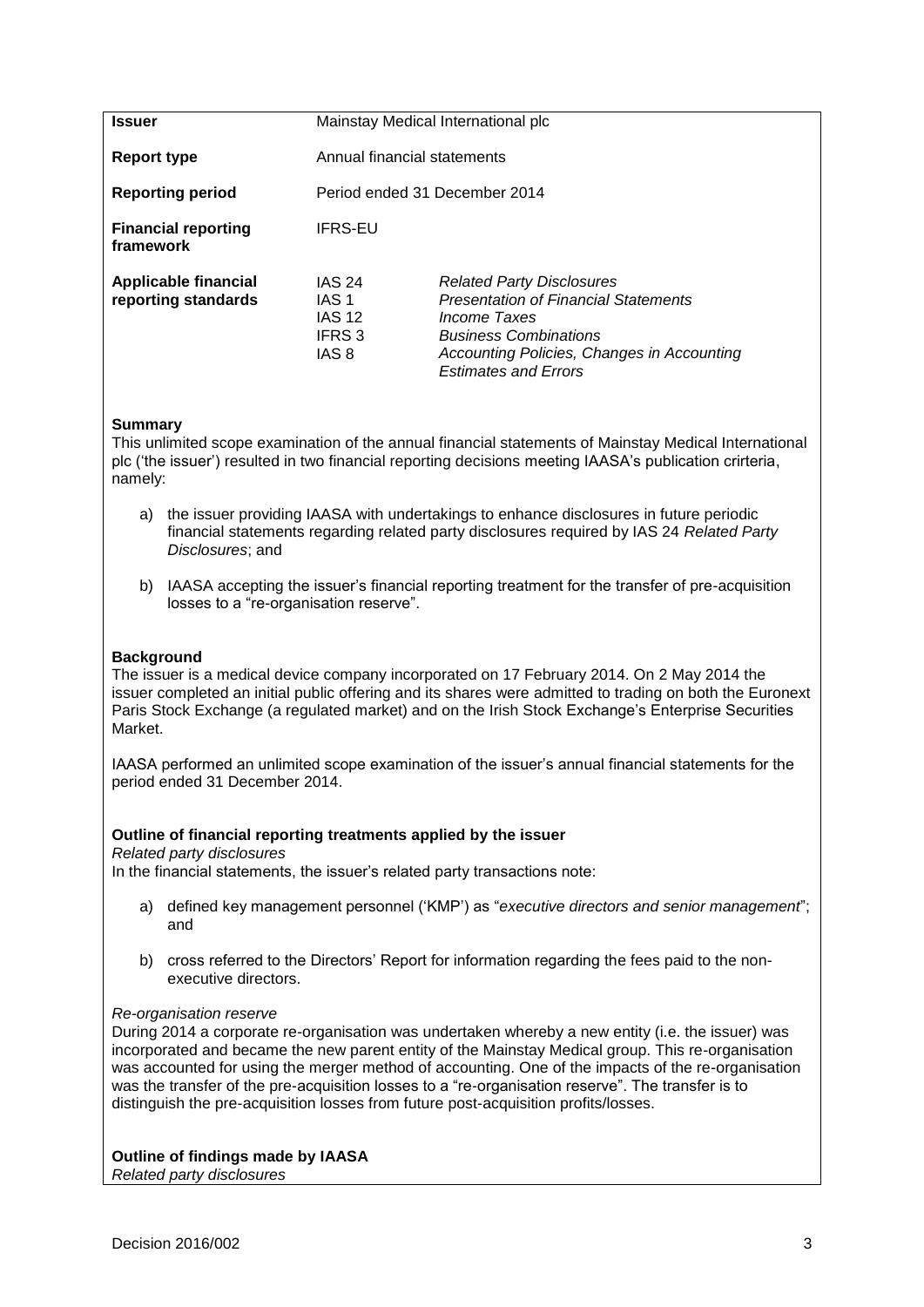IAASA concluded that the issuer's KMP definition did not fully comply with IAS 24.9 as the nonexecutive directors should be included within the KMP definition.

IAASA concluded that the cross reference from the related party note to the information contained in the Directors' Report did not fully comply with the requirements of IAS 24.17. The relevant remuneration disclosures in the directors' report in this instance derived from Corporate Governance Code requirements. IAS 24.17 contains disclosure requirements for the KMP compensation within IFRS financial statements. The requirements of the Corporate Governance Code and IAS 24.17 are not identical in this respect.

## *Re-organisation reserve*

IAASA initially considered that the retained loss reserve should be unaffected as the merger method of accounting assumes that the combining entities had always been combined.

However, IFRS 3 does not provide specific guidance on the financial reporting treatment for group reorganisations. The issuer used the hierarchy of IAS 8 for guidance and identified specific guidance for merger accounting in the local Irish/UK GAAP FRS 6 *Acquisitions and Mergers.* The issuer stated that this financial reporting treatment is established practice in Ireland.

IAASA concurred with the issuer in its use of this existing Irish/UK accounting standard to account for the matter. Given the general practice being applied in this regard, IAASA discussed the matter with its colleagues within the European accounting enforcers group and with IFRS Interpretations Committee representatives.

The International Accounting Standards Board (IASB)'s project "*Business Combinations under Common Control*" ('BCUCC') is on-going at the time of writing and IAASA has raised this specific matter as part of that project. It is noted that the outcome of the IASB project could be a separate standard on BCUCC or may result in an amendment to IFRS 3.

In light of the above IAASA accepted the issuer's financial reporting treatment regarding the reorganisation reserve.

## **Outline of corrective actions undertaken or to be undertaken**

Following engagement with IAASA, the directors undertook to:

- a) update the definition of "Key Management Personnel" to reflect the IAS 24.9 definition in future periodic financial statements; and
- b) include the non-executive and executive directors' fees in the related party note in future periodic financial statements.

The issuer agreed to provide further narrative in future periodic financial statements regarding the nature of the re-organisation reserve. IAASA accepted the issuer's financial reporting treatment regarding the re-organisation reserve.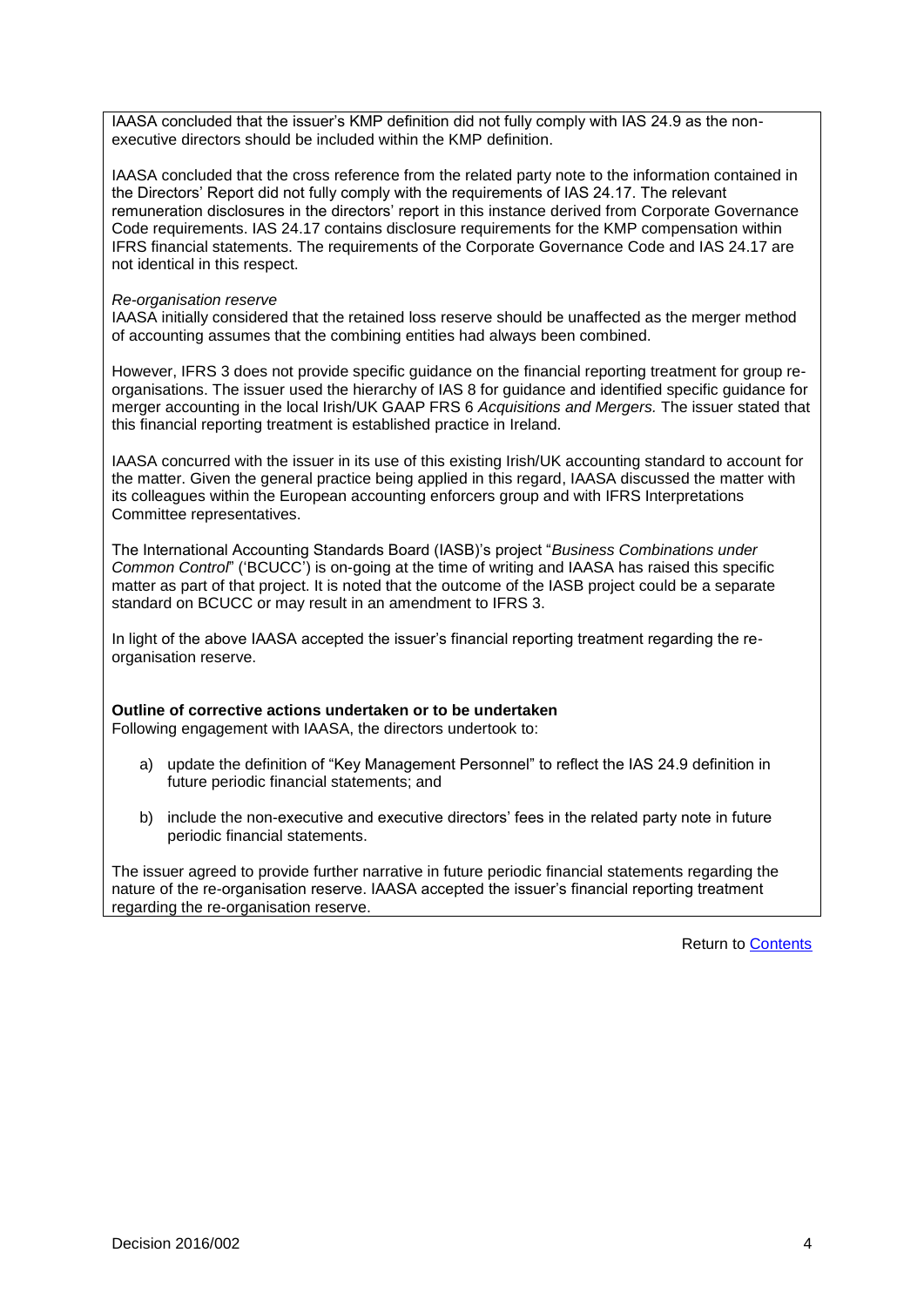<span id="page-6-0"></span>

| <b>Issuer</b>                            | Smurfit Kappa Group plc                                    |
|------------------------------------------|------------------------------------------------------------|
| Report type                              | Half-yearly financial report                               |
| <b>Reporting period</b>                  | Six month period ended 30 June 2015                        |
| <b>Financial reporting framework</b>     | <b>IFRS-EU</b>                                             |
| Applicable financial reporting standards | IAS 21 The Effects of Changes in Foreign Exchange<br>Rates |

This financial reporting decision concerns the exchange rate used by Smurfit Kappa Group plc ('the issuer') to consolidate the results, assets and liabilities of its operations in Venezuela under IAS 21 *The Effects of Changes in Foreign Exchange Rates.* It also relates to the associated disclosures in the issuer's half-yearly financial report. IAASA concurred with the issuer's financial reporting treatment.

## **Background**

The issuer is a global manufacturer with around 40,000 employees across more than 30 countries and annual revenues in excess of €8bn. The issuer has operations in Venezuela.

IAASA performed an unlimited scope examination of the half-yearly financial report of the issuer for the six month period ended 30 June 2015.

The application of IAS 21 in instances where more than one foreign exchange rate exists was an area of focus for IAASA as, in 2014 and early 2015, [European Securities and Markets Authority](http://www.esma.europa.eu/) ('ESMA') considered the application of IAS 21 and ESMA has now included the subject in its [2015 Common](http://www.esma.europa.eu/system/files/2015-1608_esma_public_statement_-_ecep_2015.pdf)  [Enforcement Priorities](http://www.esma.europa.eu/system/files/2015-1608_esma_public_statement_-_ecep_2015.pdf)<sup>1</sup>

## **Outline of financial reporting treatment applied by the issuer**

The Venezuelan currency is the Venezuelan Bolivar Fuerte or 'VEF' and is subject to strict currency restrictions and is not freely exchangeable. As at 30 June 2015 there were multiple official rates of exchange of VEF to US dollars (US\$) and the disparity between the different rates was significant.

There are three legal exchange rates between the VEF and US\$, namely:

- a) CENCOEX The 'official rate' which apples to State transactions and to the import of vital goods such as food or medicine;
- b) SICAD a variable average based on auctions; and
- c) SIMADI a daily variable average based on free market transactions.

Consequently, the determination of the appropriate rate of exchange at which to consolidate the issuer's Venezuelan operations has a material impact on the financial statements.

In the first quarter of 2015, the Venezuelan government announced changes to its system of multiple exchange rates for the VEF as follows:

a) the SICAD I and SICAD II rates were unified into a single variable SICAD rate, which was

-

<sup>1</sup> '*Issuers with significant exposure to a country at risk, in which more than one foreign exchange rate exists, should provide information about the exposure, the foreign exchange rate and an analysis of the main judgements used (e.g. the judgements made and the reasons for selecting one specific foreign exchange rate rather than another), as well as a sensitivity analysis where relevant. In addition, IFRS 7 requires issuers to disclose information about their exposure to credit, market and liquidity risks, including concentrations of risk. ESMA encourages issuers to adapt the level of detail of the information provided based on their level of exposure.*'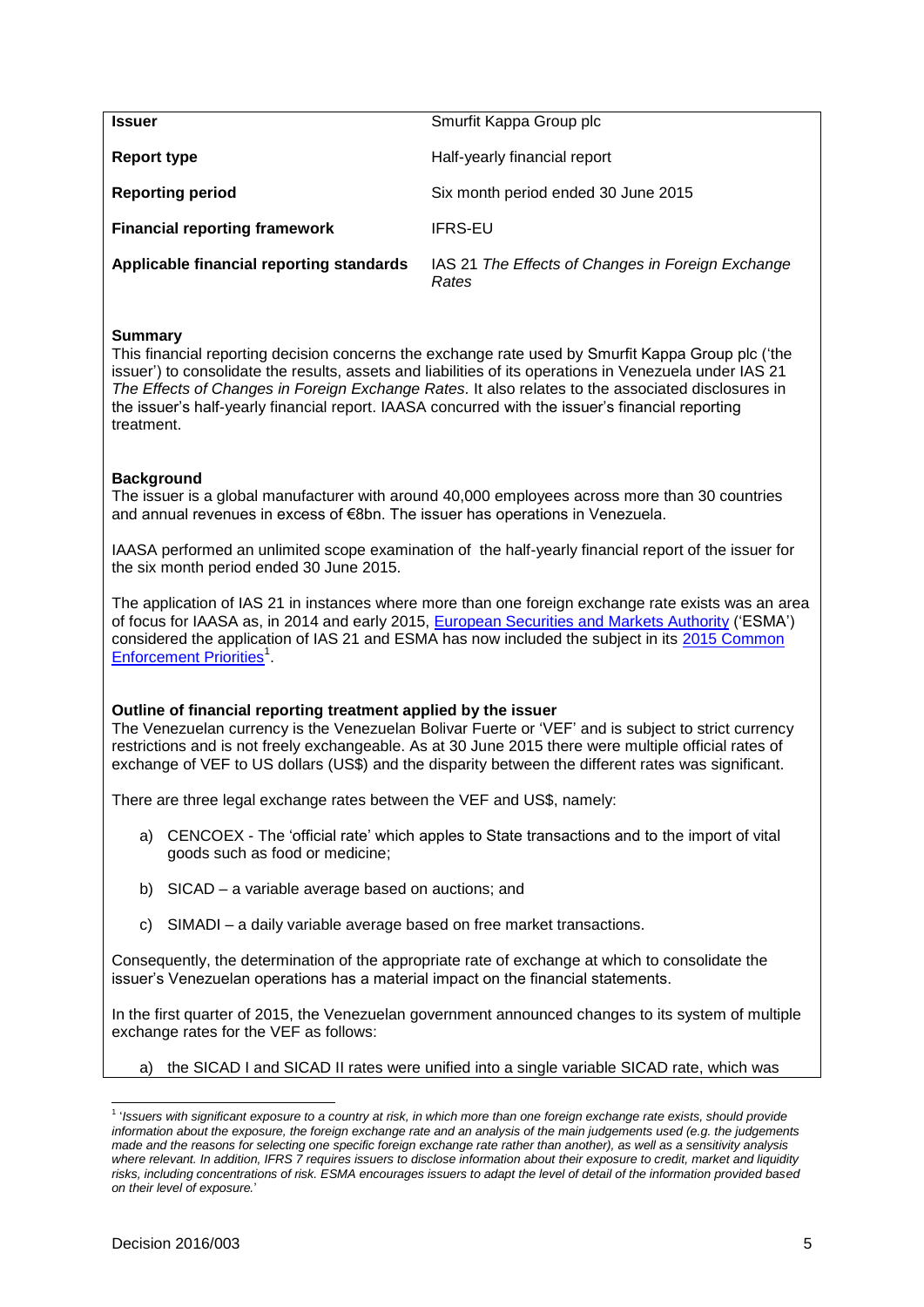US\$1 = VEF 12.8 at 30 June 2015;

- b) anew rate, SIMADI, was created to allow individuals and businesses to buy and sell foreign currency more easily and to offset the parallel market rate. The SIMADI rate was US\$1 = VEF 197 at 30 June 2015; and
- c) the existing 'official rate' (CENCOEX) continues to be fixed at US\$1 = VEF 6.3.

The issuer changed the rate at which it consolidates its Venezuelan operations from the SICAD rate to the SIMADI rate during the half-year period. The issuer believes that the SIMADI rate is the most appropriate rate for accounting and consolidation, as it believes that this is the rate at which it extracts economic benefit. The change from the SICAD rate to the SIMADI rate reduced the reported cash on the Condensed Consolidated Balance Sheet of the issuer by approximately €100m and its net assets by approximately €600m. Following this change, the issuer's operations in Venezuela now account for less than 1% of consolidated  $EBITDA<sup>2</sup>$ .

In the narrative and in the notes in its half-yearly financial report, the issuer has disclosed:

- a) the accounting treatment applied in the six month period in respect of the exchange rate used by the issuer to consolidate the results, assets and liabilities of its operations in Venezuela. Such disclosure included information about the foreign exchange rate used;
- b) the impact of changes to the rates of exchange used compared to the previous full year rates; and
- c) the rationale and judgment made by management for applying the SIMADI rate during the half-year period.

## **Outline of decision made by IAASA**

IAASA concurred with the issuer's financial reporting treatment and disclosures.

IAS 21.26 states that:

'*When several exchange rates are available, the rate used is that at which the future cash flows represented by the transaction or balance could have been settled if those cash flows had occurred at the measurement date.*'

Recognising that IAS 21.26 requires the exercise of management judgement, IAASA did not disagree with the issuer's assertion that that the SIMADI rate is the most appropriate rate for accounting and consolidation, as it believes that this is the rate at which it extracts economic benefit.

**Outline of corrective actions undertaken or to be undertaken** None required as IAASA concurred with the issuer's financial reporting treatment and disclosures.

<sup>1</sup>  $2$  Earnings before Interest, Taxation, Depreciation and Amortisation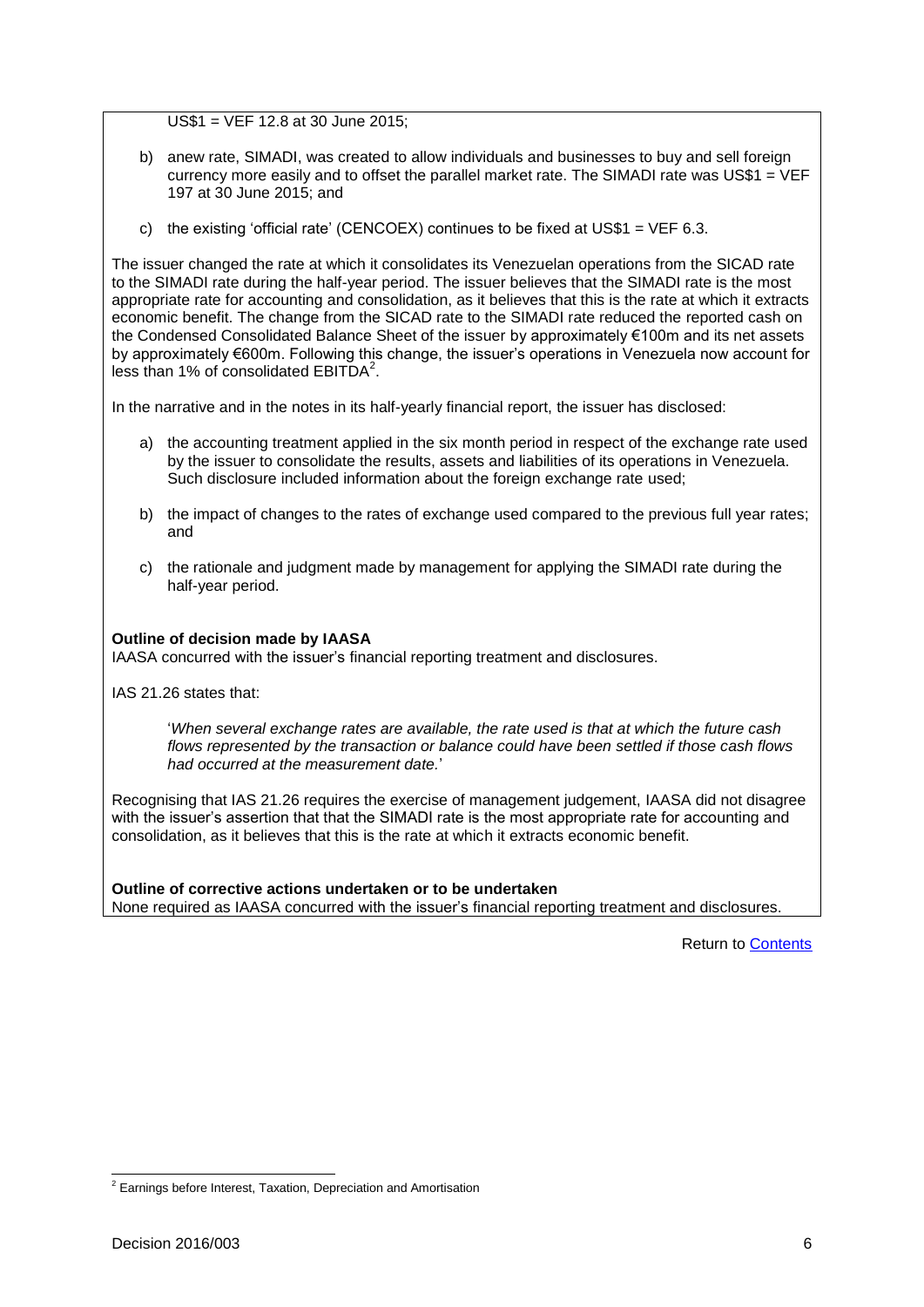<span id="page-8-0"></span>

| <b>Issuer</b>                            | Lusitano Mortgages No 1 plc and<br>Lusitano Mortgages No 2 plc                                                                                                        |
|------------------------------------------|-----------------------------------------------------------------------------------------------------------------------------------------------------------------------|
| Report type                              | Annual financial statements                                                                                                                                           |
| <b>Reporting period</b>                  | Year ended 31 December 2014                                                                                                                                           |
| <b>Financial reporting framework</b>     | <b>IFRS-EU</b>                                                                                                                                                        |
| Applicable financial reporting standards | <b>IFRS 13 Fair Value Measurement</b><br><b>IFRS 7 Financial Instruments: Disclosures</b><br>IAS 7 Statement of Cash Flows<br><b>IAS 24 Related Party Disclosures</b> |

Lusitano Mortgages No. 1 plc and Lusitano Mortgages No 2 plc ('the issuers') provided IAASA with a number of undertakings to ensure compliance, in full, with certain financial reporting standards, In particular, the issuers have agreed to provide additional disclosures in future financial statements with regard to, amongst other matters:

- a) fair value measurement disclosure;
- b) credit risk policies disclosure;
- c) Statement of Cash Flows; and
- d) related parties disclosures.

The matters identified were similar for each issuer except as outlined in the detail below.

#### **Background**

The principal activities of the issuers are the investment in a portfolio of mortgage receivables in Portugal through the purchase of 100% of the units in subsidiaries, which are Portuguese securitisation funds. The underlying portfolio was originated by a Portuguese bank ('the Originator') and are serviced by one of the subsidiaries of the Originator. Investments are financed by issuing debt securities whose values are determined by the underlying loans and receivables.

The investments in loans and receivables were carried at amortised cost and the equivalent fair values are disclosed by way of note in accordance with IFRS 13.97. The issuers classified the loans and receivables (assets) as Level 2 prices. One class of debt security issued was classified as Level 2 in the fair value hierarchy and the remaining debt securities were classified as Level 3 prices in the fair value hierarchy as defined in IFRS 13.72 to 90.

IAASA performed an unlimited scope examination of each issuer's annual financial statements for the year ended 31 December 2014.

## **Outline of financial reporting treatment applied by the issuers and outline of decisions made by IAASA**

| Financial reporting treatment applied by<br>the issuers                                       | <b>Outline of decisions made by IAASA</b>                                                                |
|-----------------------------------------------------------------------------------------------|----------------------------------------------------------------------------------------------------------|
| 1. IFRS 13 Fair value measurement:<br><b>Fair value disclosures</b>                           |                                                                                                          |
| Loans and investments (assets) were carried<br>at amortised cost and their corresponding fair | IAASA concluded that the issuers had not provided<br>the fair value disclosures (required for each class |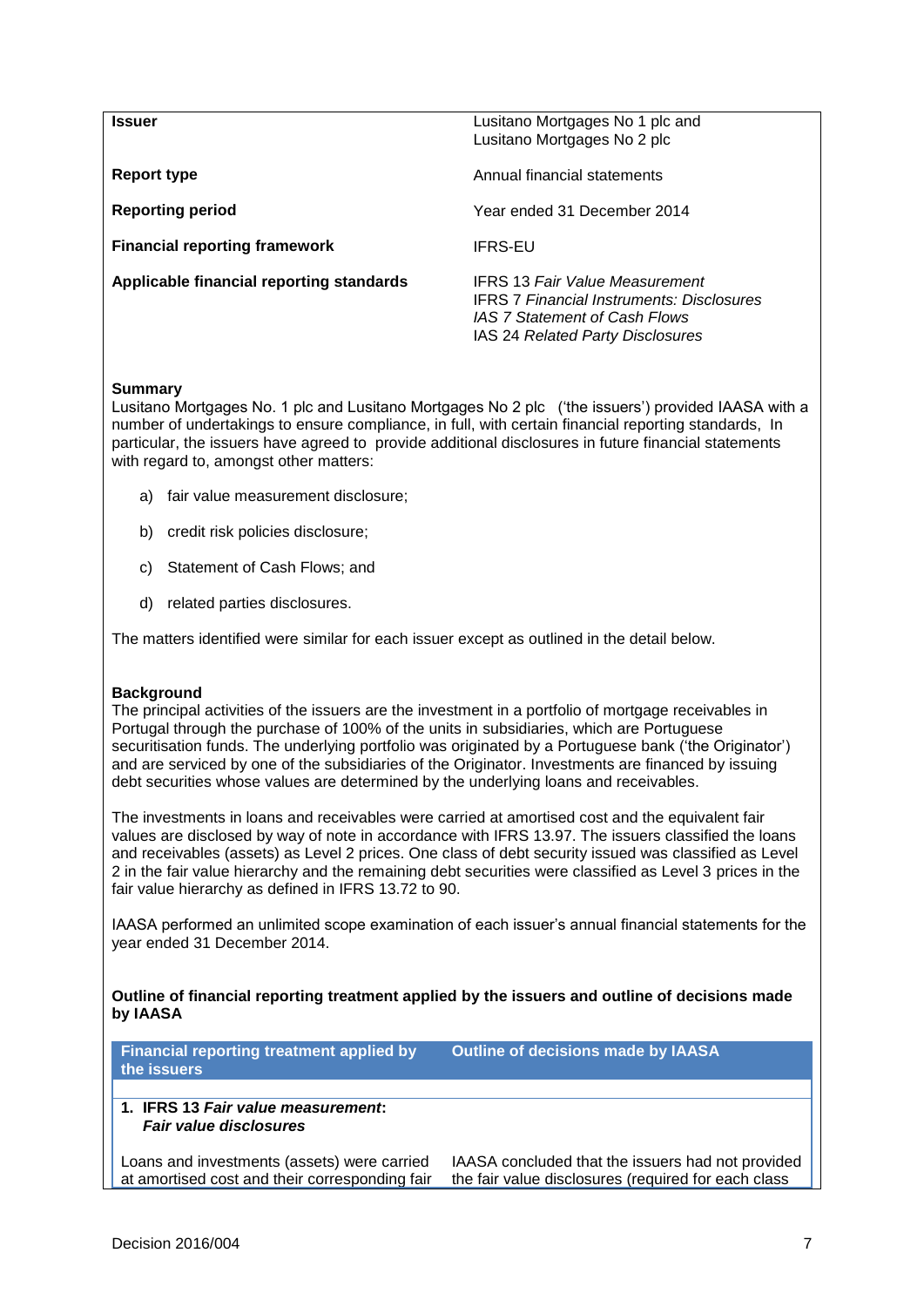values were disclosed in the notes to the financial statements.

It was stated in the financial statements that, due to the unique aspects of the notes in issue, and the complex and detailed assumptions and methods used, detailed disclosure for the valuation techniques used had not been provided.

The financial statements also disclosed that the carrying value of all the financial assets and financial liabilities approximate their fair values.

of asset and liability) that were **not** measured at fair value in the statement of financial position but for which the fair value is disclosed (IFRS 13.97 refers). IAASA also concluded that the complexity of the valuations and assumptions were not a valid reason for not providing the required fair value disclosures.

Following engagement with IAASA, the issuers undertook to provide the following disclosures in future financial statements:

- a) the disclosures required by IFRS 13.97 and IFRS 13.93(d) where securities are not measured at fair value but where the fair value is disclosed;
- b) a narrative description of the sensitivity analysis of financial assets and financial liabilities in full compliance with IFRS 13.97 13.93(i);
- c) re-classification of selected debt securities issued from Level 3 to Level 2 in future financial statements on the basis of there being no significant unobservable inputs; and
- d) restrict the statement "the carrying amount of debt securities and loans and receivables approximate their fair values" to short-term assets and liabilities in future financial statements.

## **2. IFRS 7** *Financial Instruments: Disclosure – credit risk*

It was noted from the financial statements that the objective of risk management is to manage and control risk exposures within acceptable parameters and that the issuers have appointed third party service providers to manage credit risk on behalf of the issuers.

IAASA concluded that there was insufficient disclosure of the issuers' own entity specific objectives, policies and processes for managing the credit risk and the methods used to measure the risk in accordance with IFRS 7.31 to 38 and, in particular, 7.36.

Following engagement with IAASA the issuers undertook to provide the following disclosures in future financial statements:

- a) a quantification of any additional minimum credit limits set by the issuer for any investments or counterparties (if any);
- b) additional quantitative data of the collateral pledged that is necessary for an understanding of changes in the credit risk during the period; and
- c) any breach of the warranties given by the originator during the period and details of that breach (if any).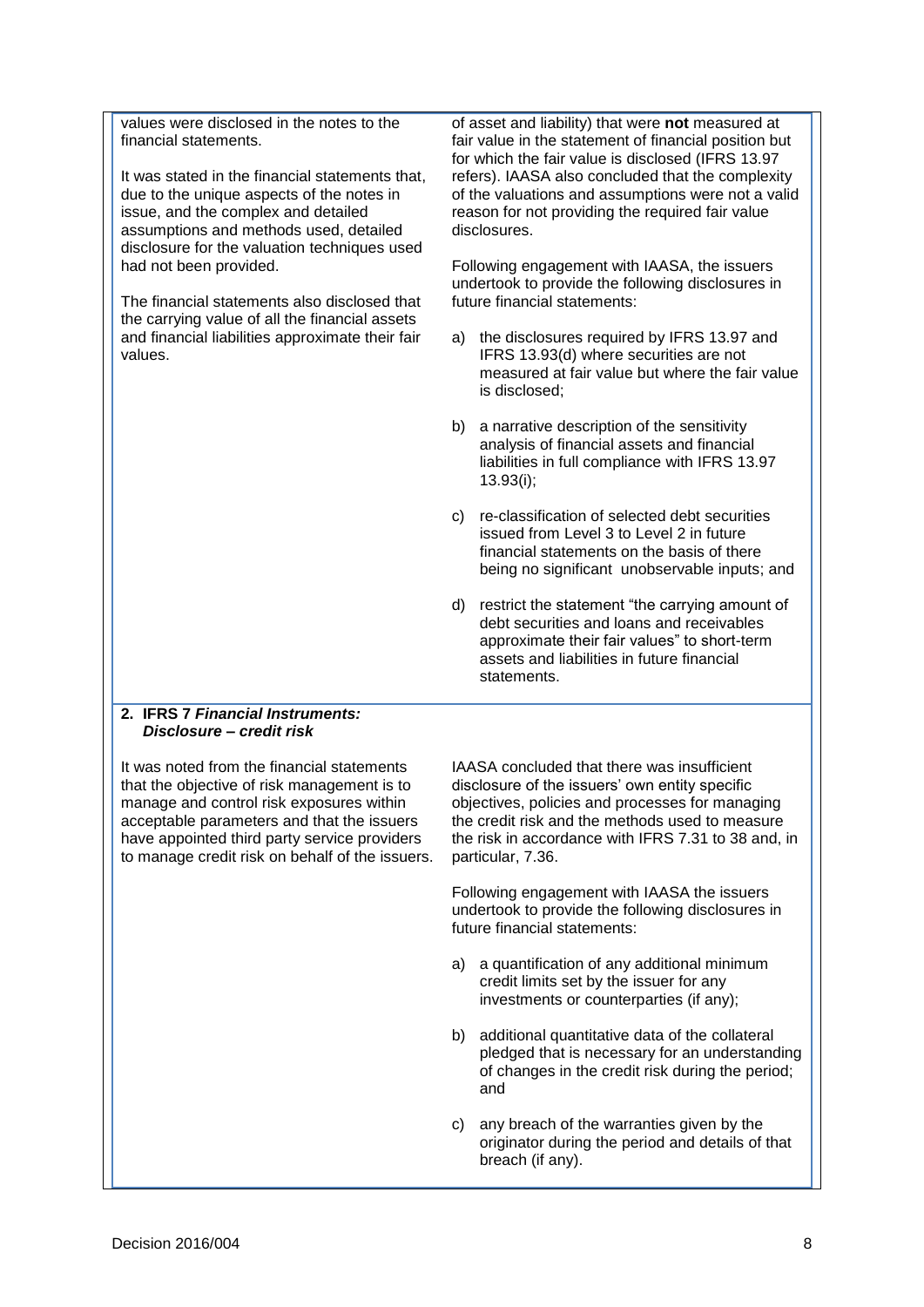| 3. IAS 7 Statement of Cash Flows-<br>classification of cash flows                                                                                                                                                                                                                                                   |                                                                                                                                                                                                                                                  |  |
|---------------------------------------------------------------------------------------------------------------------------------------------------------------------------------------------------------------------------------------------------------------------------------------------------------------------|--------------------------------------------------------------------------------------------------------------------------------------------------------------------------------------------------------------------------------------------------|--|
| During the year the Lusitano Mortgages No 1<br>plc had drawn €30m from the Liquidity<br>Provider. The €30m drawn down during 2014<br>was classified and presented as operating<br>cash flows in the Statement of Cash Flows.                                                                                        | When IAASA queried the classification of the €30m<br>drawn as operating cash flows, the issuer<br>acknowledged that the €30m was incorrectly<br>classified as operating, rather than financing, in the<br>Statement of Cash Flows.               |  |
|                                                                                                                                                                                                                                                                                                                     | The issuer undertook to correct this classification<br>in the Statement of Cash Flows in its 2015 annual<br>financial statements.                                                                                                                |  |
| 4. IAS 24 Related Party Disclosures                                                                                                                                                                                                                                                                                 |                                                                                                                                                                                                                                                  |  |
| The issuers stated in the notes to the<br>financial statements that they did not<br>consider any of the parties listed on page 1 of<br>the Annual Report as related parties in<br>accordance with the criteria set out in IAS 24.<br>This implied that the directors were not<br>regarded as being related parties. | When IAASA queried why the directors were not<br>regarded as related parties, the issuers accepted<br>that the directors were related parties as defined<br>by IAS 24.9.                                                                         |  |
|                                                                                                                                                                                                                                                                                                                     | The issuers confirmed that no direct transactions<br>arose with the directors and the issuers during the<br>year.                                                                                                                                |  |
|                                                                                                                                                                                                                                                                                                                     | The issuers undertook to correct the disclosures in<br>the 2015 annual financial statements.                                                                                                                                                     |  |
| 5. Other matters                                                                                                                                                                                                                                                                                                    | Following engagement with IAASA, the issuers<br>undertook to provide and/or enhance disclosures<br>in future financial statements in the following<br>areas:                                                                                     |  |
|                                                                                                                                                                                                                                                                                                                     | a) provide disclosure of the effect of rights of set-<br>off associated with financial instruments that<br>are subject to an enforceable master netting<br>arrangement or similar agreement (in<br>accordance with IFRS 7.13A to 13F refer); and |  |
|                                                                                                                                                                                                                                                                                                                     | b) quantify and disclose by class of note issued,<br>the carrying amount of assets it has pledged<br>as collateral and assets pledged as collateral<br>for borrowing facility (IFRS 7.31 to 42 refer).                                           |  |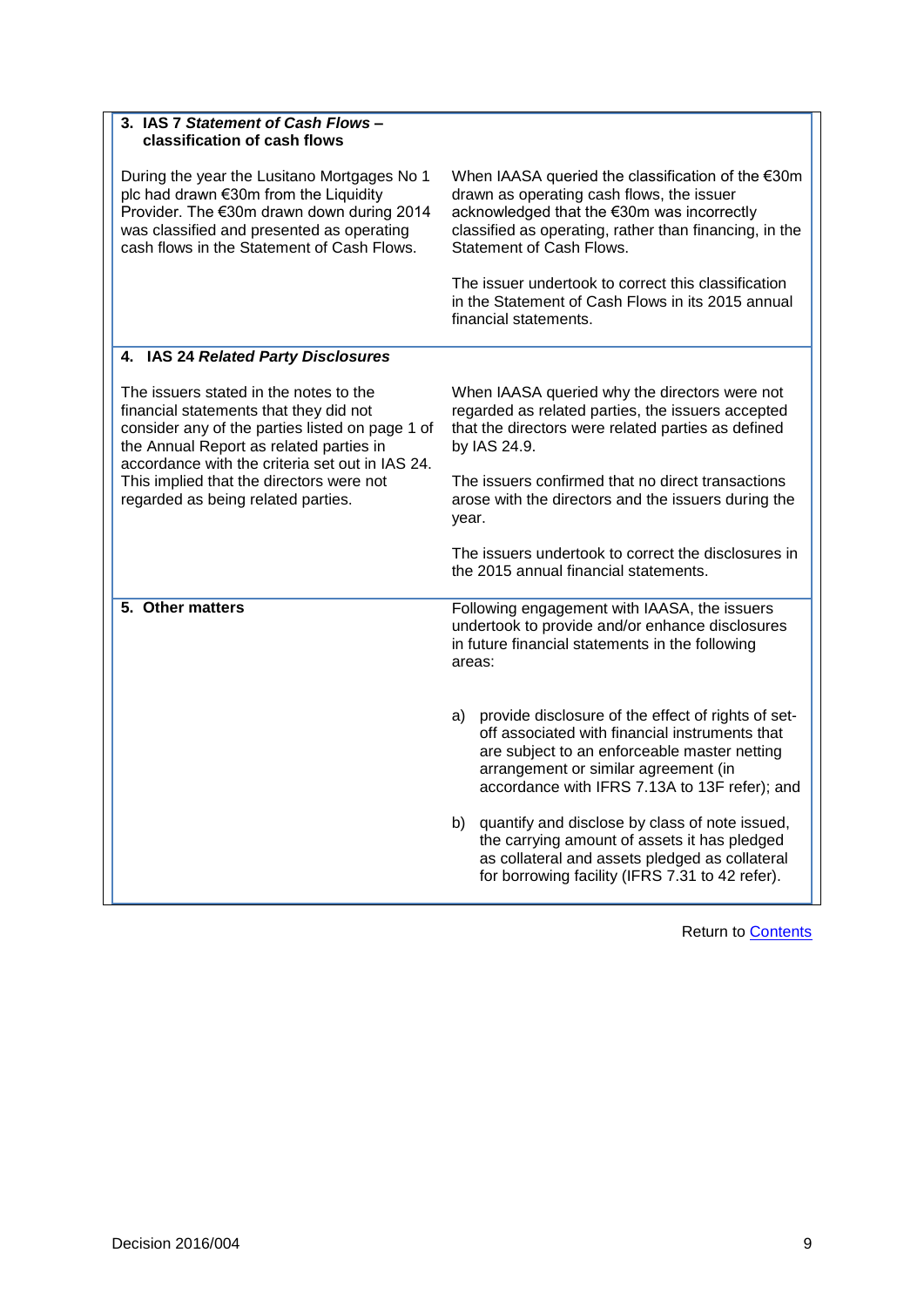<span id="page-11-0"></span>

| <b>Issuer</b>                            | UT2 Funding plc                    |
|------------------------------------------|------------------------------------|
| Report type                              | Half yearly report                 |
| <b>Reporting period</b>                  | Half year ended 28 February 2015   |
| <b>Financial reporting framework</b>     | <b>IFRS-EU</b>                     |
| Applicable financial reporting standards | IAS 34 Interim Financial Reporting |

This financial reporting finding concerns the treatment adopted by UT2 Funding plc ('the issuer') in respect of the restatement of the comparative amounts in the Statement of Cash Flows without providing the disclosures required by the relevant financial reporting standards. The restatements resulted from an examination by IAASA of the previous half year financial report (2014).

The issuer provided an undertaking to IAASA to provide the relevant disclosures required by IAS 34 in future periodic financial statements.

## **Background**

The issuer is established as a public limited company in order to invest in debt instruments of an investment bank, the returns of which are linked to the profits of the underlying investment bank.

IAASA performed a focused examination of the half yearly financial report for the 6 months ended 28 February 2015.

### **Outline of financial reporting treatment applied by the issuer**

IAASA had examined the previous year's half yearly financial report. Consequently, the issuer had given undertakings to correct the presentation of a number of amounts in the Statement of Cash Flows in order to comply in full with the relevant aspects of IAS 34 and IAS 7 *Statement of Cash Flows*. The undertakings included corrections to the following:

- the opening profit before tax figure; and
- the treatment of cash flows from interest and taxes paid/receivable.

These corrections arose because the issuer had not accounted correctly for the following items:

- a) the opening figure in the Statement of Cash Flows was the profit after tax (rather than profit before tax as required by IAS 7);
- b) the interest paid on bank interest amounting to  $\epsilon$ 1,954,683 had not been disclosed as a separate line item in the Statement of Cash Flows as required by IAS 7.31; and
- c) because of the incorrect netting outlined at b) above, a non cash adjustment on another line item on the face of the Statement of Cash Flow was understated by €1,954,683.

Resulting from this, the issuer restated a number of comparative items in the 2015 half yearly Statement of Cash Flows.

During a follow up examination to ensure that all undertakings had been fulfilled, it was noted that the issuer did not provide any disclosure that explained the basis for the changes to the comparative amounts in the 2015 Statement of Cash Flows.